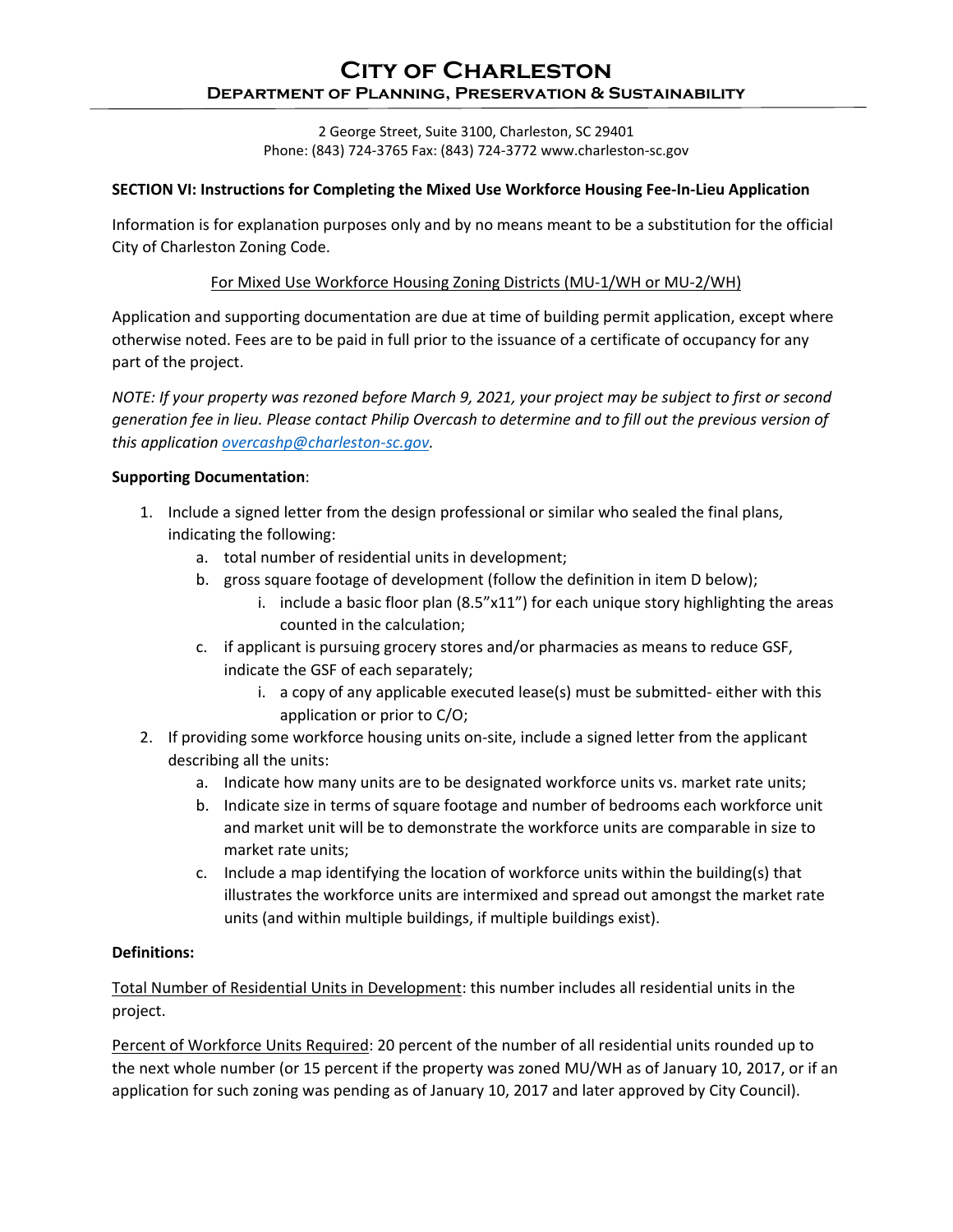# **City of Charleston Department of Planning, Preservation & Sustainability**

2 George Street, Suite 3100, Charleston, SC 29401 Phone: (843) 724-3765 Fax: (843) 724-3772 www.charleston-sc.gov

### Workforce Unit Tiers:

The tiered fee structure includes four tiers:

- Tier 1 units: First tier units are calculated by dividing the required workforce housing units by four and rounding down to the nearest whole number.
- Tier 2 units: Second tier units are calculated by dividing the required workforce housing units by two, then subtracting the first tier units. If this calculation results in a number other than a whole number, then the resulting number shall be rounded down to the nearest whole number.
- Tier 3 units (s). Third tier units are calculated by dividing the required workforce housing units by four, then multiplying the resulting number by three, then subtracting first tier units and second tier units. If this calculation results in a number other than a whole number, then the resulting number shall be rounded down to the nearest whole number.
- Tier 4 units (s). Fourth tier units are calculated by subtracting the first tier units, second tier units, and third tier units from the required workforce housing units; provided, however, if the required workforce housing units is one (1), then such workforce housing unit shall be a fourth tier unit.

Fee per Gross Square Foot of Development:

Tier 1: \$7.50

Tier 2: \$10

Tier 3: \$12.50

Tier 4: \$15

\*Fee amounts are updated annually to account for the increase in Area Median Income or Consumer Price Inflation, whichever is higher.

Project Gross Square Footage: includes all residential, retail, commercial or other use, inclusive of all heated and unheated space, of the entire development, but excluding parking garages and square footage to be used initially as a grocery store or pharmacy. Failure to maintain the grocery or pharmacy use during a period of 25 years from the issuance of a Certificate of Occupancy will result in a recalculation and payment of the fee as a condition of continued occupancy of the development. For the purposes of this calculation for buildings, GSF means the total floor area within the building envelope included within the outside faces of its exterior walls (not including architectural details, i.e. cornices). GSF includes the thickness of exterior walls, interstitial spaces, hallways, stairs, elevator shafts, porches, mezzanines, mechanical areas, rooftop uses, etc. Vertical circulation such as elevator shafts and stairs are counted on each floor they pertain to. Stairs and/or elevator shafts not exclusively devoted to the parking garage shall be included in the GSF calculation and can only be excluded if they would not exist but for the garage. Since GSF is calculated for the entire development, not solely building(s), uses not part of a building are to be counted; for example, pool decks, courtyards and patios are to be included in the total GSF calculation whether part of a building or not.